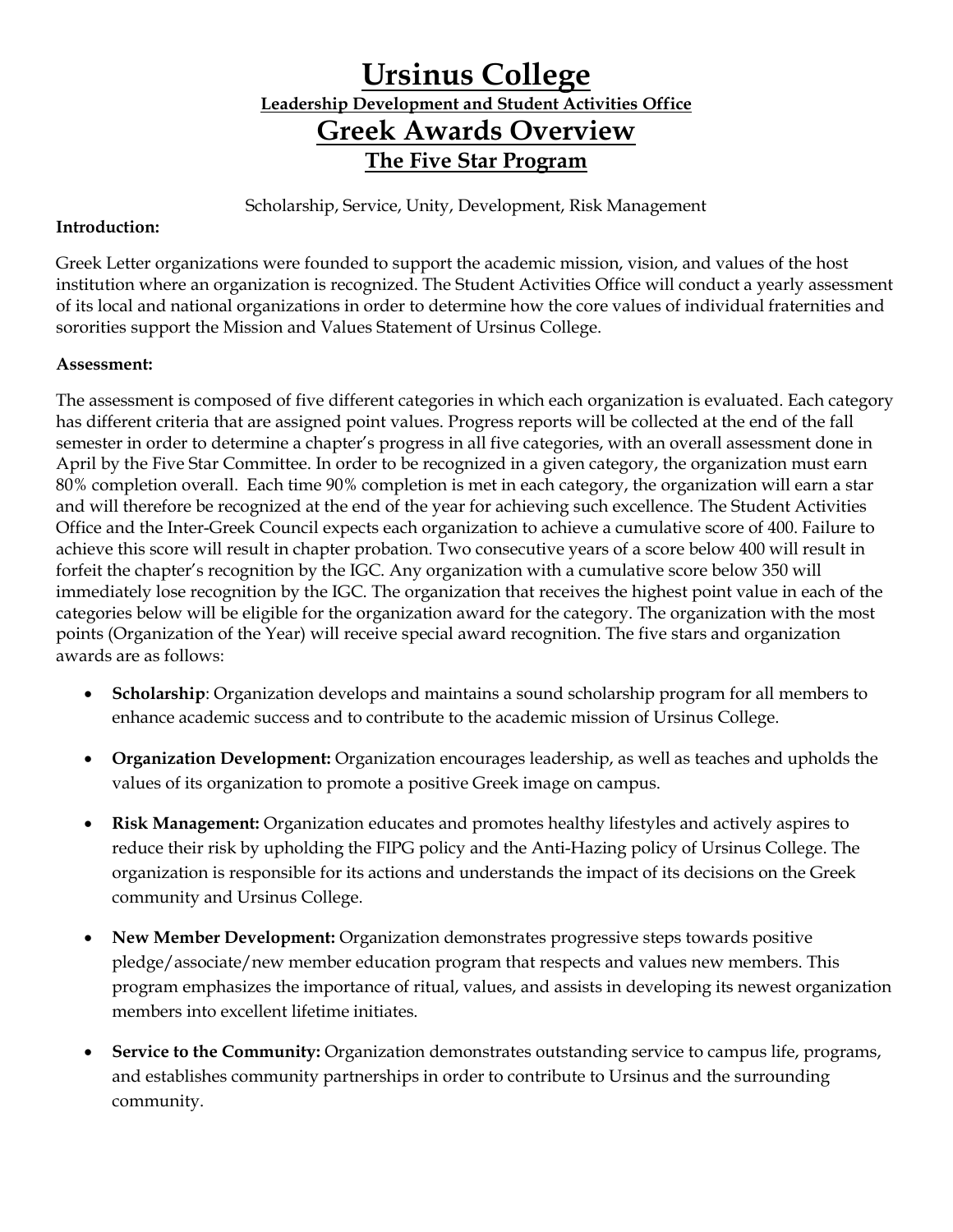**Exemplary Awards:** There will be five, \$100.00 awards that are given to five different organizations that achieve a score of 90 in any category. Under the discretion of the Five Star Committee, the committee will recognize five organizations that display exemplary work in any of the five categories and will receive the award pending a budget request submission to AFAC. If there are more than five organizations that achieve a score of 90 or more, the organizations that displayed exemplary achievement in the most categories will receive the \$100.00.

**Organization of the Year:** A Organization that has achieved exemplary scores in all five categories, a score of 90 or higher, exemplifies an ideal Greek organization that supports the mission of Ursinus College as well as fraternal standards. This overall recognition will be given to one fraternity or sorority with the most points. Organizations that are awarded this honor will be eligible to receive a \$500.00 reward, pending a budget request submission to AFAC. In case of a tie, the money will be split evenly.

 Any organization that has been adjudicated during the academic school year for risk management or student code of conduct they will not be eligible for a five star/organization of the year award.

#### **Instructions:**

**1.** The following packet includes an application for organization and individual awards.

#### **2. Organizations are required to complete all of the organization awards!**

- **3.** The awards are based on a time period from August -April. Organizations must respond to all criteria and provide documentation when necessary.
- **4.** The organization applications will be anonymously evaluated by the assessment committee based on documentation provided by the organization and also by the Student Activities Office. This committee will include the President of Sororities, President of Fraternities, two members (one of which may be Greek) of the newly elected UCSG Executive Board, and a faculty of staff member who is not a Greek organization advisor and whom is selected by the Assistant Director of Student Activities and approved by the Inter Greek Council. The Assistant Director of Student Activities shall serve as a nonvoting chair of the committee whose role is to facilitate the process and ensure anonymity of the organizations. Any Greek member serving on the committee may not vote on their own organization.
- **5.** All applications are to be submitted in accordance with the requests of the acting 5 Starr Committee

#### **Due Date: Monday after Greek Week or 2nd Monday in April if no Greek Week occurs**

#### **The following scoring rubric will be used for each of the organization awards:**

- **20 Excellent**
- **15 Good**
- **10 Fair**
- **5 Poor**
- **0 No Evidence**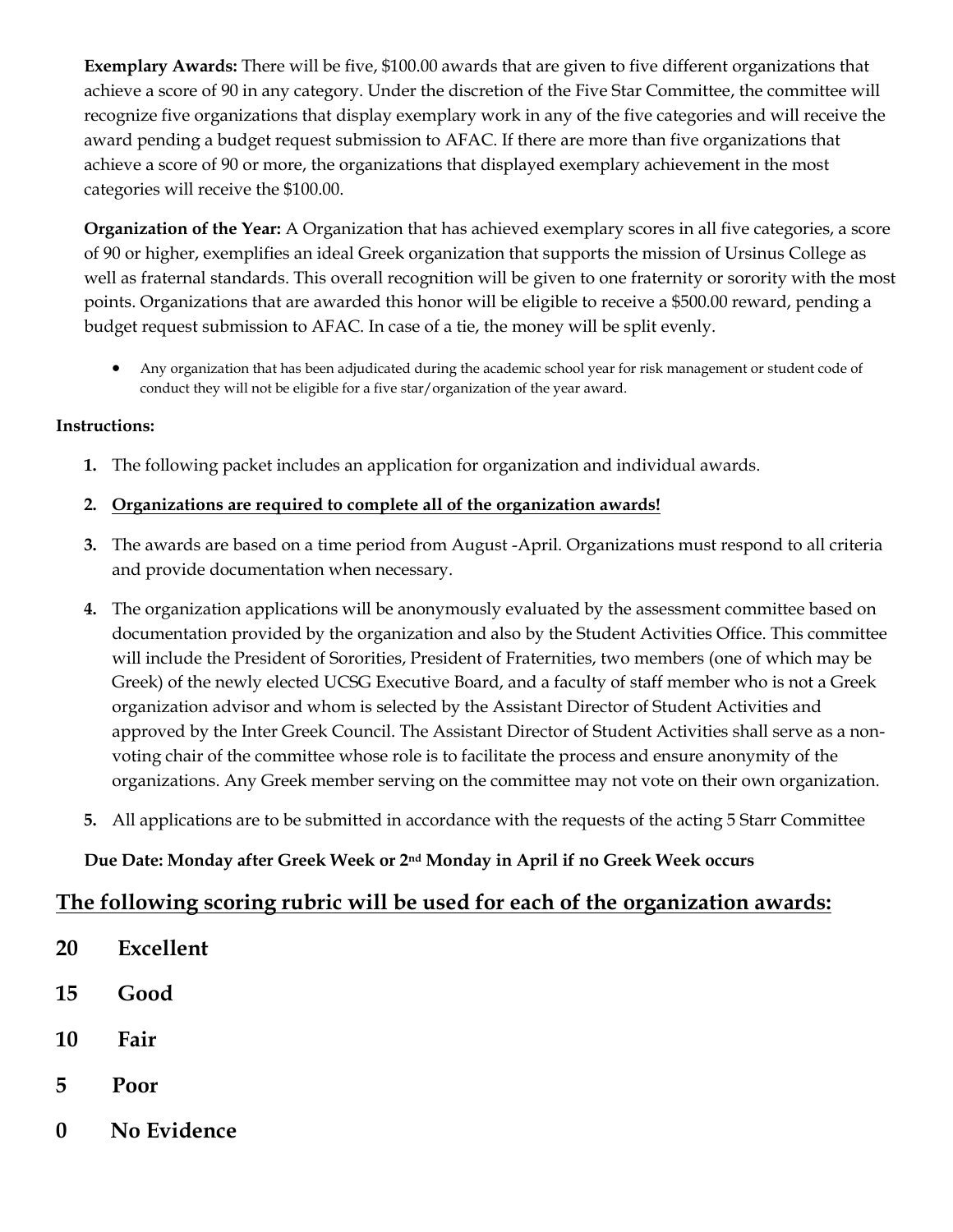### **SCHOLARSHIP DEVELOPMENT AWARD**

*This award will be given to the organization that develops and maintains a sound scholarship program for both its members and new members in an attempt to enhance the academic success and contribute to the academic mission of the institution.*

| Possible<br>Points | <b>Points Received</b><br>Judges use only                  | Criteria                                                                                                                                                                                                                                   | Documentation<br>SAO or Organization |
|--------------------|------------------------------------------------------------|--------------------------------------------------------------------------------------------------------------------------------------------------------------------------------------------------------------------------------------------|--------------------------------------|
| $\underline{30}$   | Within $0.1 = 15$<br>Within $0.2 = 10$<br>Within $0.3 = 5$ | The organization semester grade point<br>average exceeds the overall Ursinus<br>student average.                                                                                                                                           | <b>SAO</b>                           |
| 25                 |                                                            | The organization has a written<br>scholarship program that includes<br>academic policy/procedures for those<br>members not meeting the required GPA<br>to be in "good standing." Please attach<br>scholarship program.                     | Organization                         |
| 15                 |                                                            | The organization has a scholarship officer<br>and the officer has written academic<br>goals for the organization.                                                                                                                          | Organization                         |
| $\overline{30}$    |                                                            | At least 70% of the organization has collaborated<br>with academic success programming efforts on<br>campus to ensure academic success. Examples<br>include writing fellows, tutoring, and lecture<br>event. Please provide documentation. | Organization                         |

TOTAL POINTS POSSIBLE: 100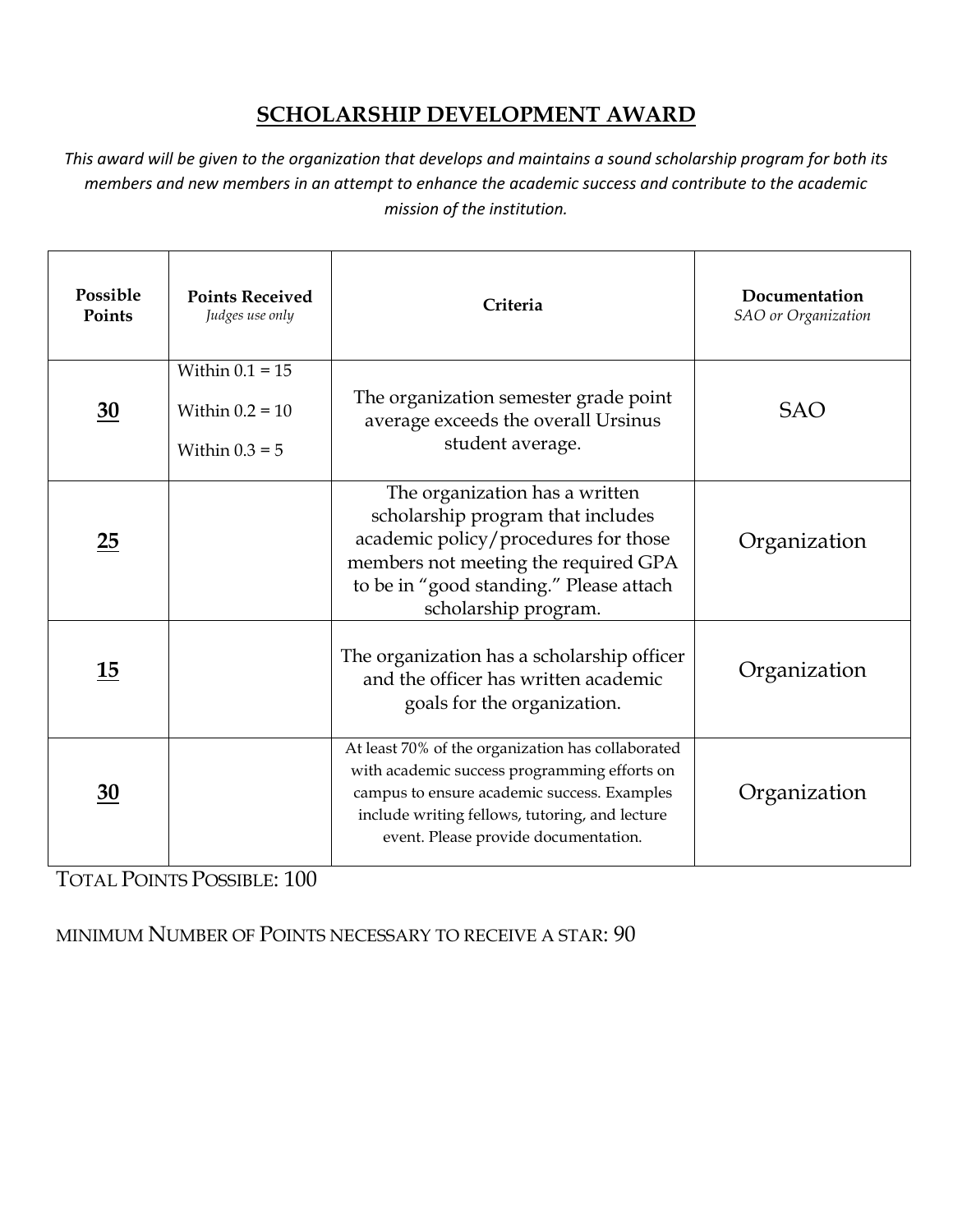## **ORGANIZATION DEVELOPMENT AWARD**

*This award is given to the organization that encourages leadership, as well as teaches and upholds the values of its organization to promote a positive Greek image on campus.*

| Possible<br>Points | <b>Points Received</b><br>Judges use only | Criteria                                                                                                                                                                                                                                                              | Documentation<br><b>SAO</b> or Organization |
|--------------------|-------------------------------------------|-----------------------------------------------------------------------------------------------------------------------------------------------------------------------------------------------------------------------------------------------------------------------|---------------------------------------------|
| <u> 10</u>         |                                           | Organization has bylaws and advisor<br>information on file in the Leadership<br>Development and Student Activities<br>Office.                                                                                                                                         | <b>SAO</b>                                  |
| $\underline{20}$   | 100% attendance=20<br>1 absence = $10$    | Organization participates in IGC and can<br>confirm delegate attendance.                                                                                                                                                                                              | <b>IGC</b>                                  |
| $\underline{20}$   |                                           | The organization supports campus involvement<br>through clubs, organizations and athletics. This<br>does not include campus employment. At least<br>75% of organization members belong to another<br>organization besides their own. Please provide<br>documentation. | Organization                                |
| <u>10</u>          |                                           | The organization president has met with the<br>Director or Assistant Director of LD & SA at least<br>a combined four times over the academic year.                                                                                                                    | <b>SAO</b>                                  |
| $\underline{20}$   | No absence $= 20$<br>1 absence = $10$     | The organization is represented by at<br>least one person who participates in all<br>community education events throughout<br>the year (Greek Forums).                                                                                                                | <b>SAO</b>                                  |
| <u>20</u>          |                                           | The organization conducts programming<br>that instills lifelong values in its<br>members. Please provide<br>documentation.                                                                                                                                            | Organization                                |

TOTAL POINTS POSSIBLE: 100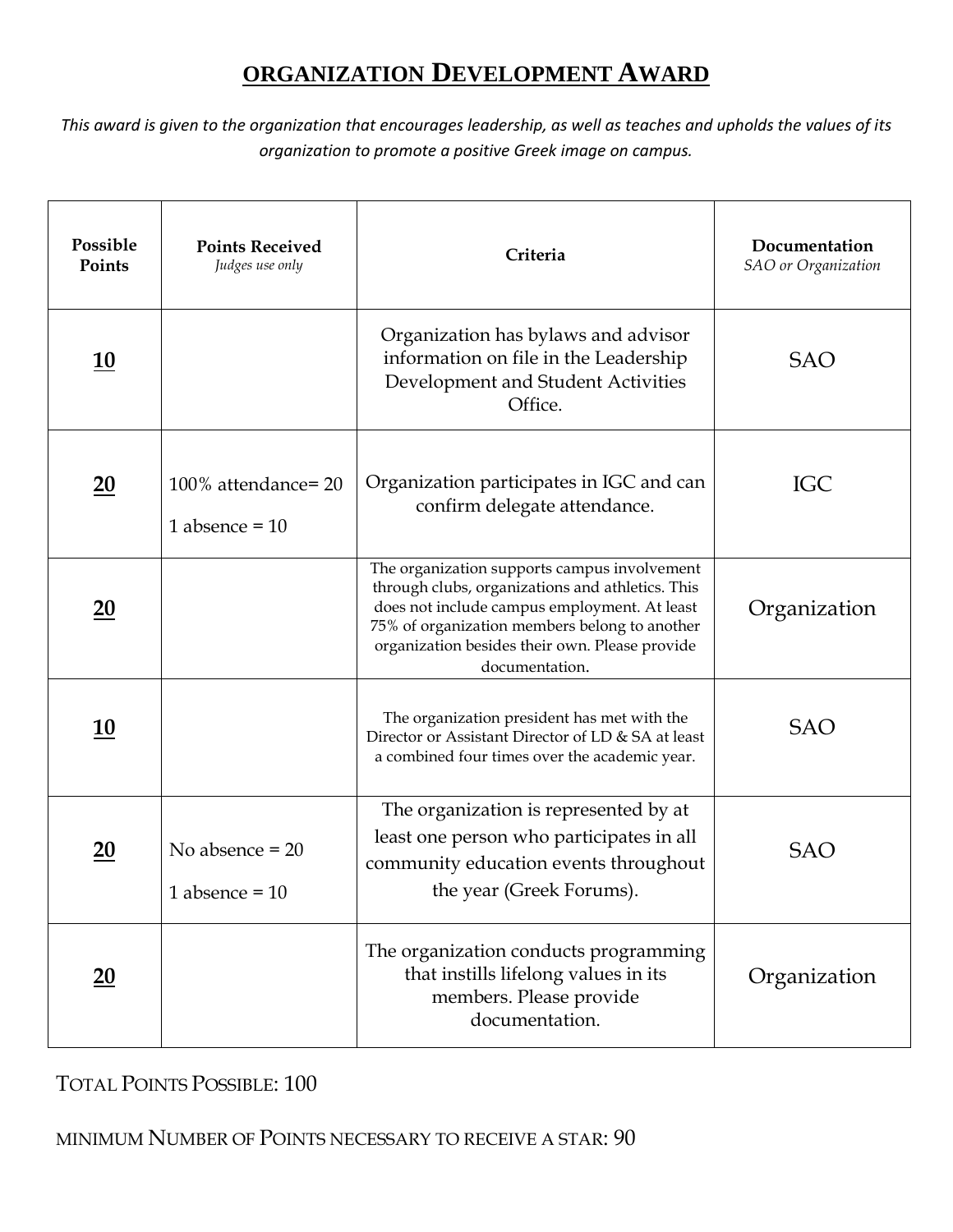### **RISK MANAGEMENT AWARD**

*This award is given to the organization that educates and promotes healthy lifestyles and actively aspires to reduce their risk by upholding the FIPG policy and the Anti-Hazing policy.*

| Possible<br>Points | <b>Points Received</b><br>Judges use only | Criteria                                                                                                                                                                                                                                                                    | Documentation<br>SAO or Organization |
|--------------------|-------------------------------------------|-----------------------------------------------------------------------------------------------------------------------------------------------------------------------------------------------------------------------------------------------------------------------------|--------------------------------------|
| $\underline{20}$   |                                           | The organization has a risk management<br>chair and comprehensive risk policy on<br>file in the<br>LD & SAO<br>(submit a copy if you don't think there is one on file)                                                                                                      | <b>SAO</b>                           |
| $\underline{20}$   |                                           | The organization attends educational<br>programs that promote healthy lifestyles<br>with a 70% attendance rate overall, with<br>at least 10% of membership at each IGC-<br>sponsored event. These include self-care<br>programs, speakers, and health/wellness<br>programs. | Organization                         |
| $\overline{20}$    |                                           | The organization attended all risk<br>management programs including Anti<br>Hazing Prevention Awareness Week, put<br>on by the governing board, IGC.                                                                                                                        | <b>SAO</b>                           |
| 40                 |                                           | The organization did not have risk<br>management related disciplinary<br>infractions on file, in accordance with the<br>organization's, Inter Greek Council's and<br>college's policies.<br>Determined at the discretion of 5 Star Committee                                | <b>SAO</b>                           |

TOTAL POINTS POSSIBLE: 100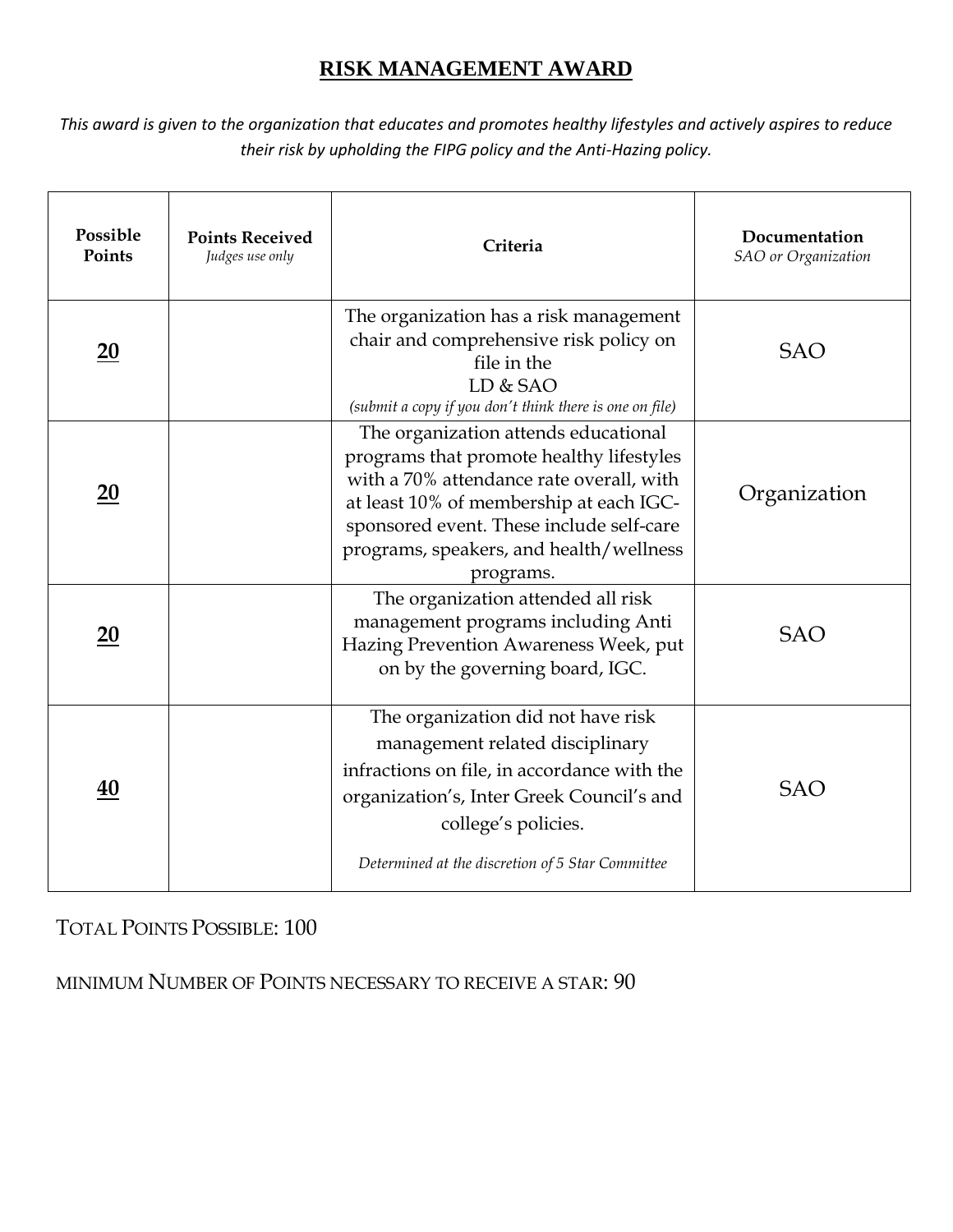# **NEW MEMBER DEVELOPMENT AWARD**

*This award will be given to the organization who demonstrates progressive steps towards a positive pledge/associate/new member education program that respects and values new members. This program emphasizes the importance of ritual and values and assists in developing its newest organization members into excellent lifetime initiates.*

| Possible<br>Points | <b>Points Received</b><br>Judges use only | Criteria                                                                                                                                                                                                                                                           | Documentation<br><b>SAO</b> or Organization |
|--------------------|-------------------------------------------|--------------------------------------------------------------------------------------------------------------------------------------------------------------------------------------------------------------------------------------------------------------------|---------------------------------------------|
| <u>10</u>          |                                           | The organization has at least an 80%<br>retention rate of its new member class<br>each semester. List the number of<br>people that accepted bids and the<br>number of people that were initiated<br>for each semester.                                             | Organization                                |
| $\underline{20}$   | Fall 2013                                 | The new member class semester grade<br>point average meets or exceeds the<br>new member class' previous semester<br>grade point average.                                                                                                                           | <b>SAO</b>                                  |
| <u>10</u>          |                                           | Hazing Compliance forms are on file<br>in the Office of Leadership<br>Development and Student Activities<br>and signed by all new members, new<br>member educator and organization<br>president. The organization<br>completed these forms by the<br>deadline set. | <b>SAO</b>                                  |
| $\underline{20}$   |                                           | The organization has a New Member<br>Education Program (schedule) on file.<br>This program emphasizes the<br>importance of ritual and values and<br>assists in developing its newest<br>members into excellent lifetime<br>initiates. Please attach program.       | <b>SAO</b>                                  |
| $\underline{20}$   |                                           | The organization abides by all<br>policies/procedures set forth by the<br>Leadership Development and Student<br>Activities Office and their governing<br>council regarding recruitment, new<br>member education and initiation.                                    | <b>SAO</b>                                  |
| $\underline{20}$   |                                           | The organization participated in New<br>Member Education and distributed at<br>least 5 bids.                                                                                                                                                                       | <b>SAO</b>                                  |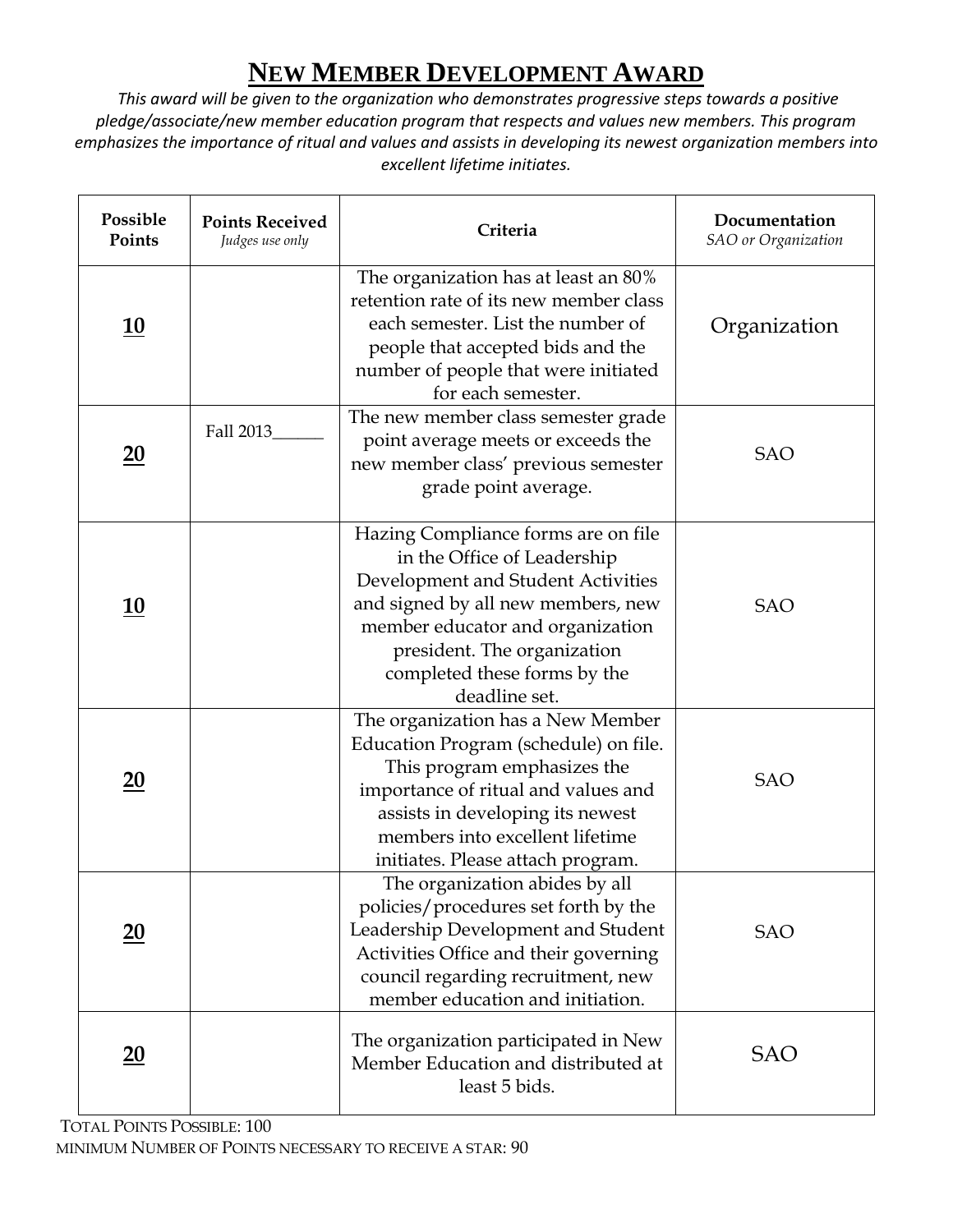## **SERVICE TO THE CAMPUS AWARD**

*This award is given to the organization that demonstrates outstanding service to campus life and programs and establishes community partnerships in order to contribute to the college and surrounding borough.*

| Possible<br>Points | <b>Points Received</b><br>Judges use only               | Criteria                                                                                                                                                                                           | Documentation<br><b>SAO</b> or Organization |
|--------------------|---------------------------------------------------------|----------------------------------------------------------------------------------------------------------------------------------------------------------------------------------------------------|---------------------------------------------|
| 20                 | $3$ events = $15$<br>$2$ events = $10$<br>1 event $= 5$ | The organization demonstrates<br>commitment to service on campus by<br>participation in at least 4 (Greek and non-<br>Greek) service events.<br>Please provide documentation.                      | Organization                                |
| $\overline{20}$    | 1 event of $4 = 10$                                     | At least 75% of active members participate<br>in at least 1 of the 4 events, with at least<br>10% of membership at each event. Please<br>provide documentation.                                    | Organization                                |
| $\underline{20}$   | $50\% = 10$<br>$20\% = 5$                               | The organization conducts one<br>philanthropic event each year with at least<br>80% of their organization participating.<br>Please provide documentation.                                          | Organization                                |
| 20                 |                                                         | The organization collaborates with<br>another organization (Greek or non-<br>Greek) to conduct a service event. The<br>collaborating organization cannot be<br>IGC. Please provide documentation.  | Organization                                |
| $\underline{20}$   | $50\% = 10$<br>$20\% - 5$                               | The organization participates in at least<br>one IGC service event per semester with<br>at least 75% participation from<br>organization population, with 10% of<br>the organization at each event. | IGC/Organization                            |

### TOTAL POINTS POSSIBLE: 100